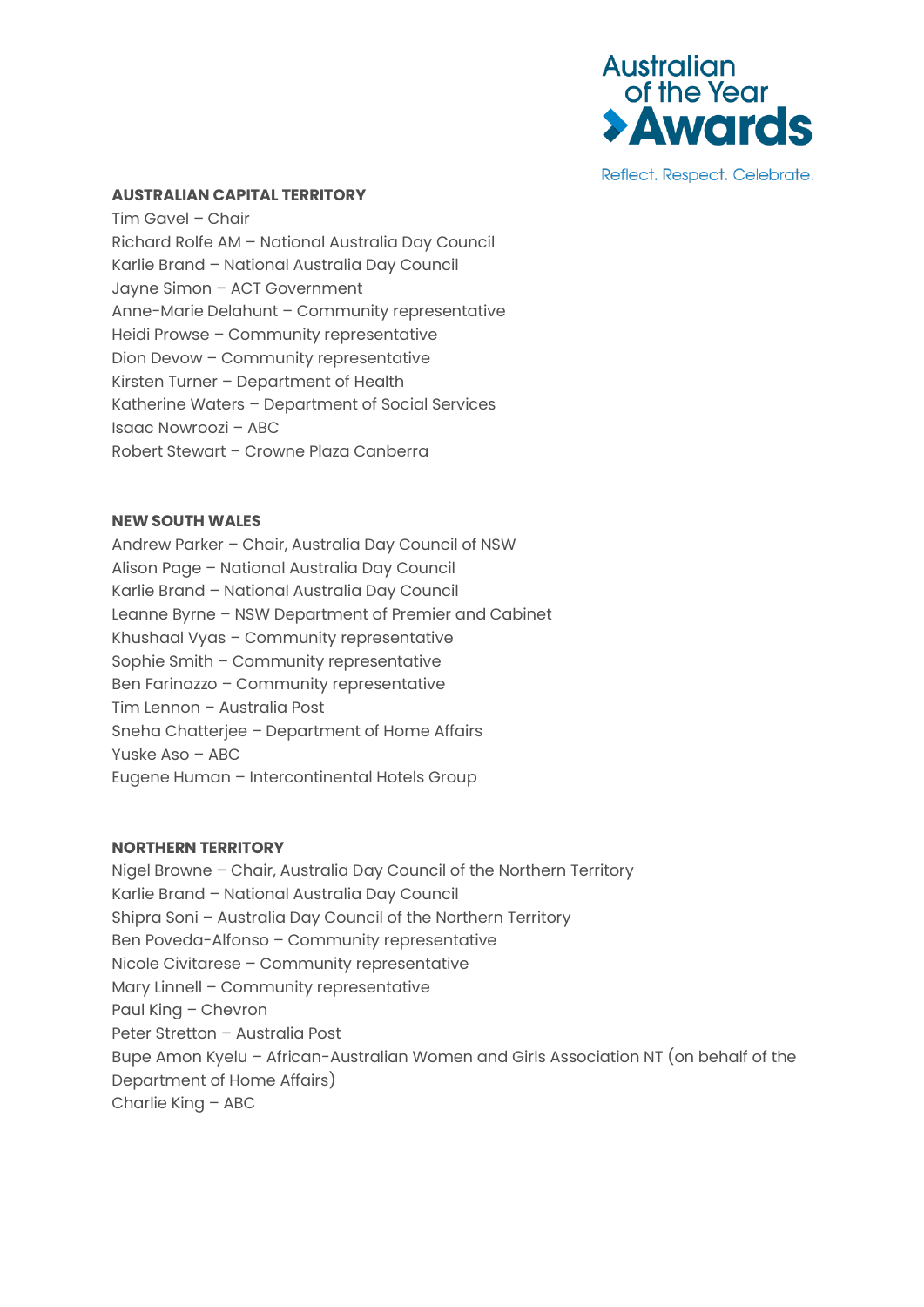

Reflect. Respect. Celebrate.

### **QUEENSLAND**

Michelle Wellington – Chair, Department of Premier and Cabinet Jane McNamara – National Australia Day Council Karlie Brand – National Australia Day Council Li Cunxin AO – Community representative Georgie Somerset AM – Community representative Uncle Barry Watson – Community representative Chern'ee Sutton – Community representative Rebecca Adams – Chevron Jason Cahill – Australia Post Beny Aterdit Bol OAM – Queensland African Communities Council (on behalf of the Department of Home Affairs) Penelope Arthur – Australian Community Media

# **SOUTH AUSTRALIA**

Peter Tsokas – Chair, Australia Day Council of South Australia Richard Rolfe AM – National Australia Day Council Karlie Brand – National Australia Day Council Jan Chorley – Australia Day Council of South Australia Erin Thompson – City of Onkaparinga Ali Lockwood – Department for Trade and Investment James Sapio – Chevron Jeshka McConnell – Department of Education, Skills and Employment Dianne Robinson – Department of Health Greg Mayfield – Australian Community Media

# **TASMANIA**

Sharni Driessen – Chair, Australia Day Council Tasmania Dr Stepan Kerkyasharian AO – National Australia Day Council Karlie Brand – National Australia Day Council Jordan Edmonds – Department of Premier and Cabinet Tasmania Caine Evans – Community representative Rosalie Martin – Community representative Alise Kha – Department of Education, Skills and Employments Cat Murray – Department of Health Luke Sayer – Australian Community Media